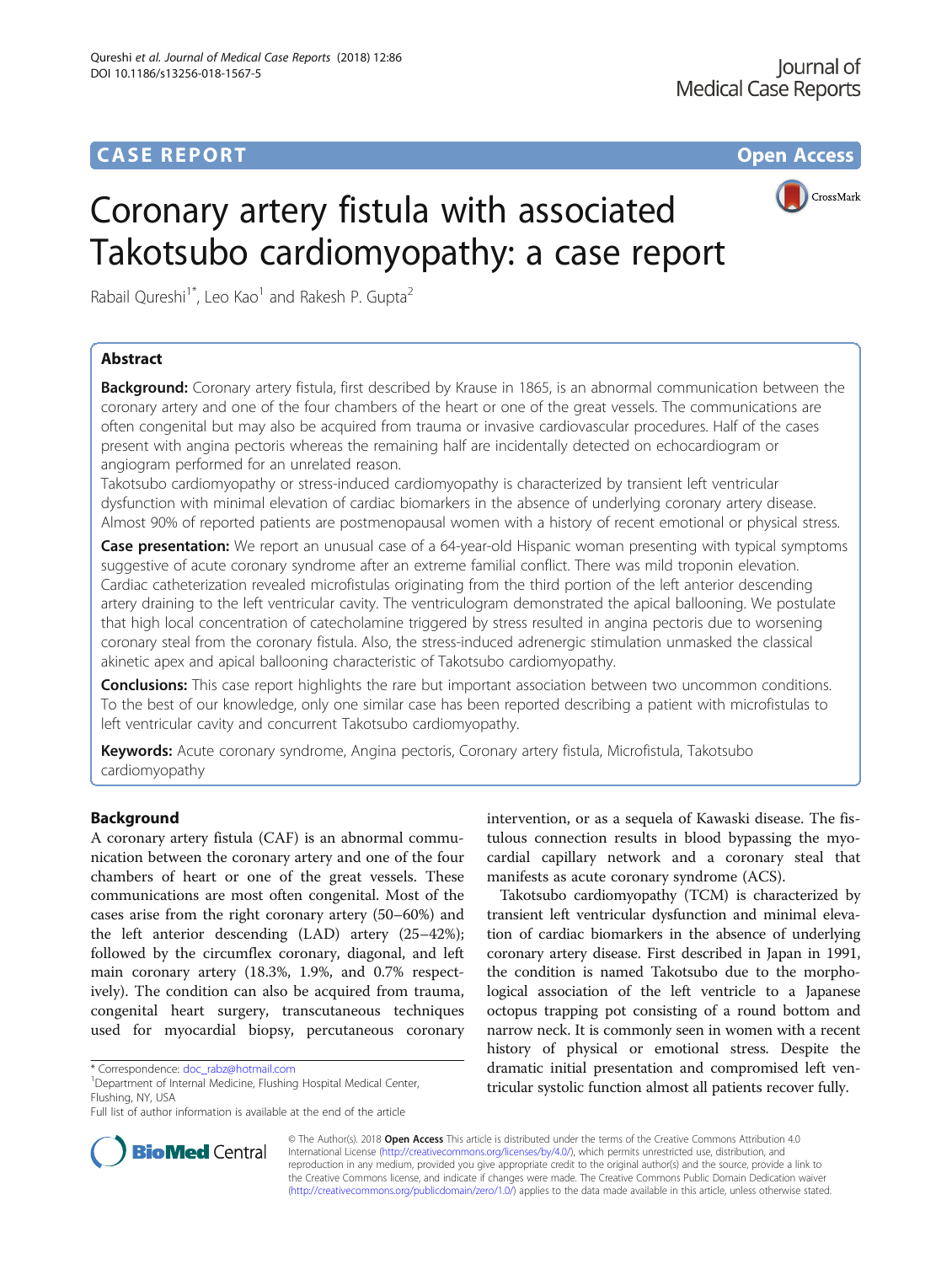This case highlights rare association between the above two entities and only one such association is reported in past [\[1](#page-3-0)].

## Case presentation

A 64-year-old Hispanic woman with a past medical history of hypertension, hyperlipidemia, and transient ischemic attack presented with a chief complaint of chest pain. The pain was severe enough to wake her from sleep around 6.00 a.m. Pain was 8/10 and described as pressure and as if someone had punched her on left side of her chest with an associated tingling sensation in her left arm and fingers. She related her chest discomfort to the recent familial conflict. The pain did not improve over the next hour, and she proceeded to walk a few blocks to the hospital. A review of her symptoms was negative. Her medications included aspirin 81 mg and lopressor 25 mg. Our patient denied a history of coronary artery disease, tobacco smoking and alcoholism, a family history of coronary artery disease or invasive cardiovascular procedures. On arrival at 7.02 a.m., the first set of vitals showed a pulse rate of 79, a respiratory rate of 18, blood pressure of 166/87 and oxygen saturation 100% on 2 L via nasal cannula. A physical examination revealed a body mass index (BMI) of 25.3. She was anxious and was in obvious discomfort. The remainder of the examination was unremarkable. An electrocardiogram (EKG) showed normal sinus rhythm at 77 per minute with normal ST and T wave. A chest X-ray revealed a normal cardiac silhouette. Her baseline troponin was within normal limits. Lopressor, aspirin, and nitroglycerin were administered in the emergency department (ED). However, her pain worsened. The repeat troponin tests at 4-hourly interval trended up from < 0.012 baseline to 0.736 . The repeat EKG did not display any ischemic ST-T wave changes to explain troponin elevation or to account for the degree of pain. A Stat transthoracic echocardiogram (TTE) yielded normal left ventricular (LV) ejection fraction and normal wall motion. (The Stat TTE was performed due to the persistent pain being unresponsive to nitroglycerine and morphine.)

Our patient was managed with an ACS protocol with acetylsalicylic acid (ASA) 325 mg, plavix 600 mg, full-dose lovenox, lopressor 100 mg, lipitor 80 mg, and underwent emergent cardiac catheterization. On angiogram, no atherosclerotic or stenotic lesion was visualized; however, following the injection of contrast medium, a plexiform network of vessels in the LV wall was demonstrated, followed by a jet of contrast medium entering the left ventricular cavity originating from the distal third of the left anterior descending and diagonal arteries. The plexus was eventually identified as coronary artery microfistulae. All fistulae drained into the left ventricular cavity. The ventriculogram elicited apical ballooning of the left ventricle with preserved function of the remaining myocardium consistent with TCM.

The echocardiogram (ECHO) did not reveal the apical ballooning seen on the ventriculogram likely due to two reasons:

First, because of it was a technically difficult study; second, as the Takotsubo is a transient phenomenon, it is likely that she developed the apical ballooning while being transferred for the cardiac catheterization.

After medical treatment our patient was discharged on metoprolol and aspirin with full resolution of symptoms and remained asymptomatic at 1-month and 6-month follow-up.

## **Discussion**

According to the Ogden's classification, the coronary artery fistula is an anomaly of termination representing an abnormal communication between the coronary arteries and the cardiac chambers [coronary-cameral fistulae (CCF)] or the low pressure veins (coronary arteriovenous malformations) [[2](#page-3-0)]. The overall incidence is about 0.002. The most common etiology is congenital, representing about 0.4% of all congenital heart defects, other frequent causes include trauma and invasive cardiovascular procedures.

In congenital cases, the incidence of coronary artery fistulas is much higher for the right heart chambers as compared to left due to lower pressure with 45% cases involving the right ventricle, 25% right atrium and 15% affecting the pulmonary artery  $[3]$  $[3]$ . The left heart constitute about  $< 10\%$ of the cases [\[4\]](#page-3-0). With right-sided fistulas, the hemodynamics resemble those of extracardiac left-to-right shunt and the left-sided fistulas usually mimic aortic insufficiency [[5](#page-3-0)].

The involved coronary artery is often dilated because of increased blood flow and can also exhibit a tortuous course depending on the volume of shunted blood. According to angiographic classification of Sakakibara et al. there are two categories of CAF, Type A, with proximal coronary dilation at the origin of fistula and normal distal end, Type B, coronary dilatation over the entire length [\[6](#page-3-0), [7\]](#page-3-0). Morphologically, fistula could have a variable drainage at the termination, comprising of single or multiple communicating channels. It can also terminate as a maze of fine vessels forming a plexus with extensive mural distribution as seen in our case (Fig. [1](#page-2-0)).

Clinical symptoms may vary depending on site of origin, termination, and size; largely depending on the amount of blood flowing through the fistula. The main presenting symptom of the patient described in this case was chest pain due to ischemia. The proposed pathophysiologic mechanism is reduction in the intracoronary diastolic perfusion pressure in presence of numerous fistulas. Also, the myocardium beyond the origin of the multiple coronary fistulas suffers ischemia due to a coronary steal phenomenon manifesting as chest discomfort.

About half of the patients remain asymptomatic whereas the remaining half are often detected when an echocardiography or angiography is performed for an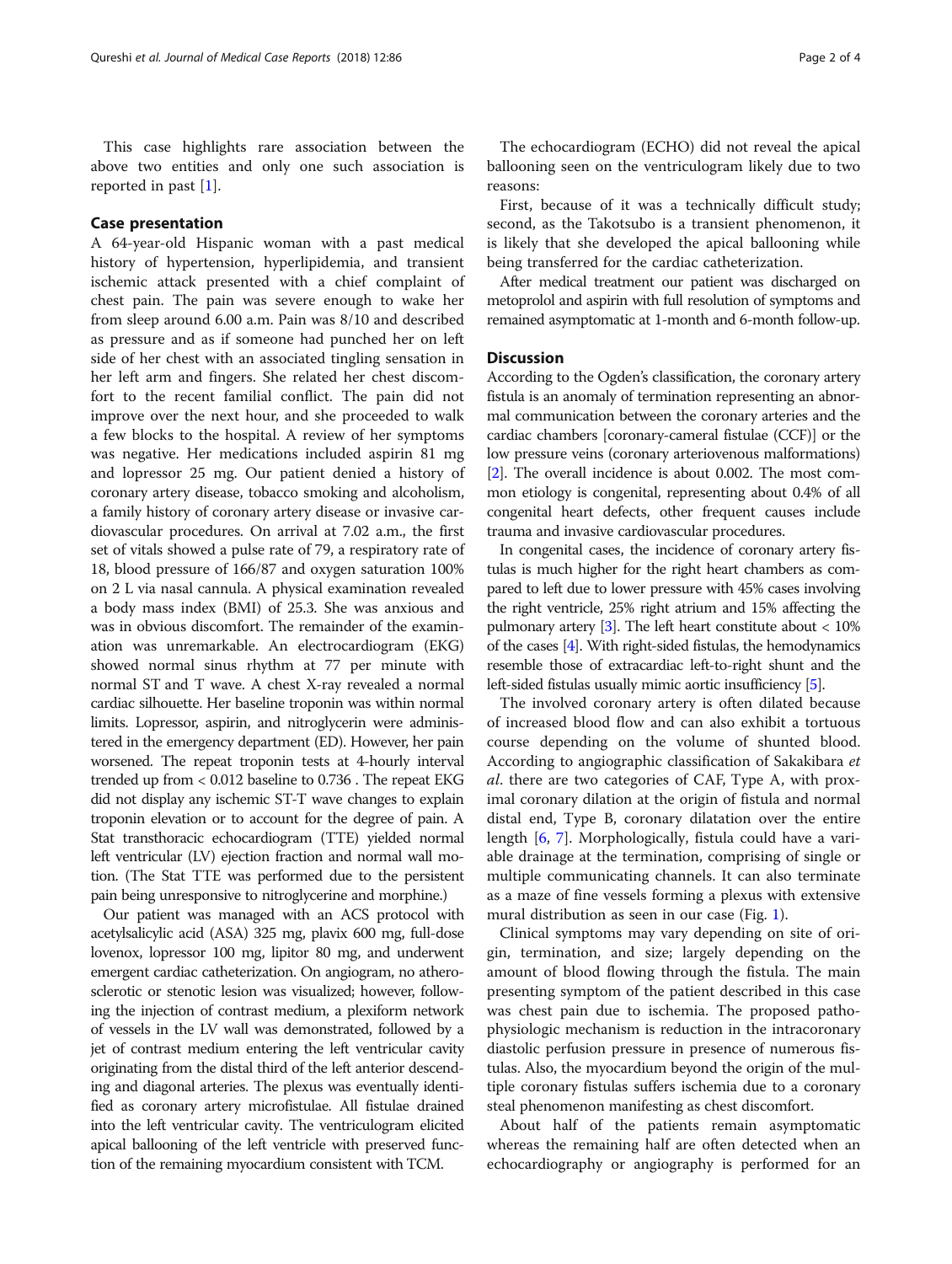unrelated reason; however, cases of refractory heart failure, ischemia, and myocardial infarction have been reported. An EKG is usually nonspecific in the diagnosis of CAF, as seen in our case, although it can sometimes point to LV strain pattern or ischemic ST-T changes. The fistulae could be obstructed spontaneously as a result of atherosclerosis, leading to asymptomatic patients. In a case series of 51 patients with CAFs, angina pectoris occurred in 57% of cases in the absence of coronary atherosclerosis [[8\]](#page-3-0).

Fig. 1 Coronary artery fistula forming a plexus at termination

The goal of treatment is to occlude the fistula while providing normal coronary circulation. Surgical intervention includes the use of coils, detachable balloons, or alcohol injections. In our case, coronary artery-LV communications were too diffuse for surgical intervention and our patient was managed conservatively.

The management strategy for asymptomatic fistulas remains controversial. Asymptomatic fistulas should be managed invasively if the pulmonary to systemic flow ratio exceeds 1.5:1 or in presence of aneurysmal degeneration, which increases the risk of rupture. No guideline is established for management of patients with CAF; usually beta blockers, calcium channel blockers, or nitrates are recommended for ischemia management. Our patient was managed medically and so far has remained asymptomatic at 1-month and 6-month follow-up.

First described in Japan in 1991, the TCM is the syndrome of transient LV malfunction. The presentation, electrocardiogram and cardiac biomarker elevation may mimic acute myocardial infarction, and hence the condition is often misdiagnosed as ACS. But coronary angiography is frequently normal or with minimal abnormalities (<50% luminal obstruction). Regardless, the LV systolic function improves rapidly over a period of days to weeks.

Although the pathophysiology of TCM is not fully understood, severe pathophysiologic mechanisms have spasm and abnormalities in coronary microvascular function or catecholamine-mediated cardiotoxicity. The condition is usually triggered by acute medical illness or intense emotional or physical stress-induced adrenergic drive as seen in our patient. As explained by Lyon et al. [[9\]](#page-3-0), high levels of circulating epinephrine stimulate beta-2 adrenoceptor in ventricular myocytes, causing a switch from Gs to Gi protein. The Gi protein blocks the proapoptotic effect of intense beta-1 stimulation. In addition to that, the Gi protein is also negatively inotropic. The negative inotropic effect is greatest at the apex due to the maximum beta-adrenoceptor density. This hypothesis could be supported by the fact that several case reports describing pheochromocytoma-related cardiomyopathy demonstrated similar left ventricular wall motion abnormality [\[10\]](#page-3-0). Ninety percent of the reported cases comprised of postmenopausal women. One of the explanations proposes that sex hormones may stimulate sympathetic neurohormonal axis and coronary vasospasm [[11](#page-3-0)]. Postmenopausal women tend to be more vulnerable to altered endothelial function due to reduced estrogen levels [[12\]](#page-3-0). Clinical presentation is strikingly similar to that of an ACS with chest pain or dyspnea being most common, EKG usually shows ST elevation, T wave inversions, and pathological Q waves, moreover, cardiac biomarkers are frequently elevated, and TTE may show wall motion abnormality. However, coronary angiogram is completely normal or may show mild obstructive coronary pattern (<50% luminal narrowing), as seen in Fig. 1. Unlike ACS the disease is usually benign with full recovery in almost all reported cases so far. But unfortunately, the diagnosis can only be established after the coronary angiogram due to lack of clinical and radiologic characteristics to diagnose the condition with certainty. Our patient's ventriculogram showed the classical apical ballooning of the left ventricle as seen in Fig. [2](#page-3-0), with preserved function of the remaining myocardium consistent with TCM.

been proposed including multivessel coronary vaso-

The treatment of acute cardiomyopathy depends on hemodynamic stability. If the patient is stable, it is not unreasonable to block excessive sympathetic tone by alpha and beta blockade, beta blockers are favored in dynamic LV obstruction, whereas alpha blockers are preferred in situations where there is outflow tract obstruction with severe hypotension. For hemodynamically unstable cases, intra-aortic balloon pump is modality of choice  $[13]$  $[13]$ . Due to the paucity of data, many questions regarding the chronic management strategies are unanswered. A retrospective study to look at the benefits of aspirin, ACE inhibitor, beta blocker, or calcium channel blocker did not show any percentage improvement in LV ejection fraction on admission, before discharge and 30 days post discharge [\[14](#page-3-0)]. More randomized

<span id="page-2-0"></span>